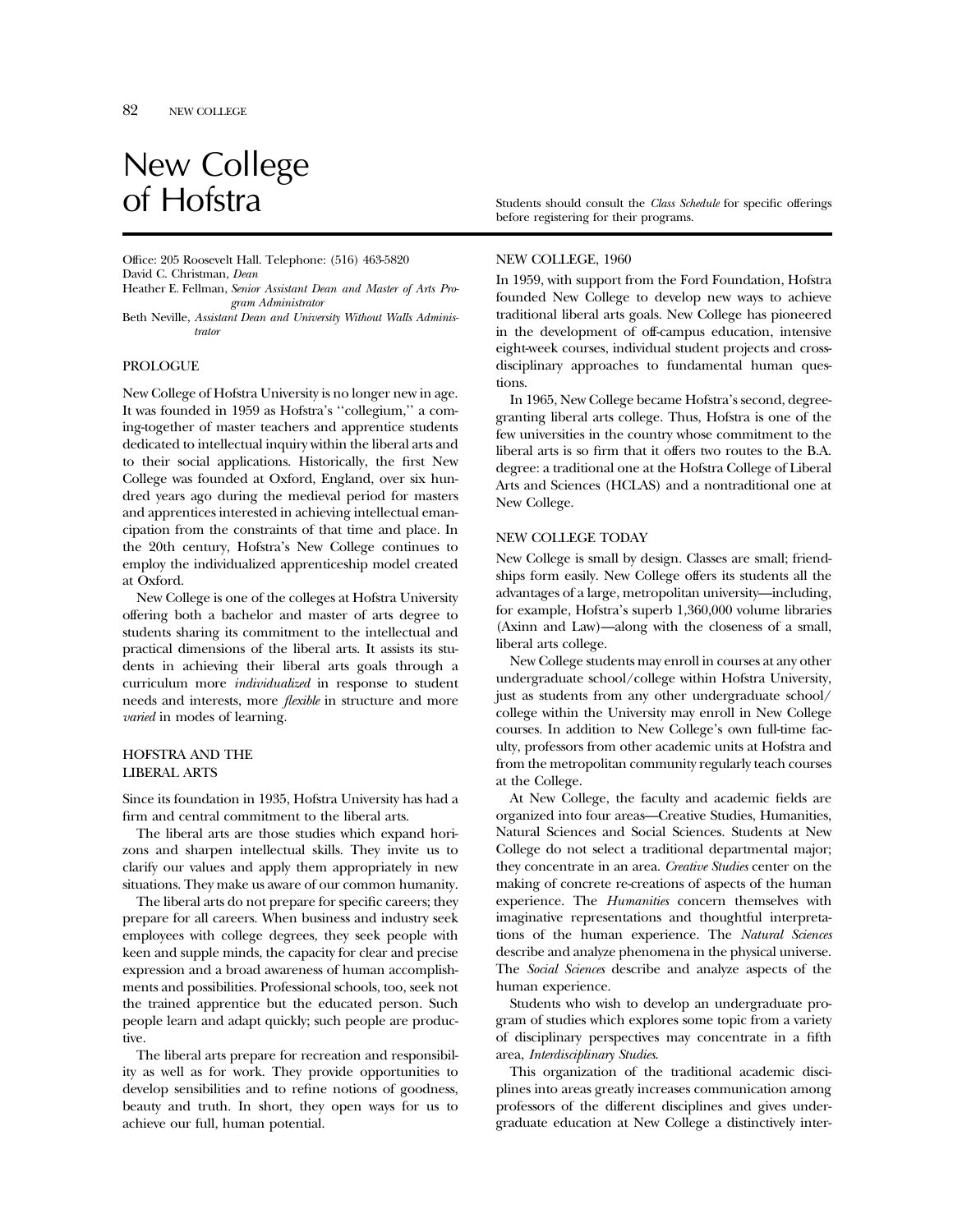disciplinary character. Faculty and students are always alert to connections between their own and other disciplines.

One of the principal differences, then, between New College and most liberal arts colleges is that New College fosters interdisciplinary breadth and discourages unnecessary or premature over-specialization.

## ADMISSION TO THE

## BACHELOR OF ARTS PROGRAM

New College welcomes students with a serious commitment to the educational rigor of its Bachelor of Arts program. Although admissions requirements for undergraduates at New College are the same as the requirements for undergraduates at the University, the College especially welcomes both freshmen and transfer applicants with these qualifications and credentials:

- 1. previous academic performance in a liberal arts area or areas at an above average level, as demonstrated by high school class standing or transfer student status;
- 2. strong aptitude for a full utilization of liberal arts resources at New College, as shown by standardized test scores (SAT or ACT) above the national average;
- 3. serious motivation for academic work within the liberal arts and an interest in New College, as demonstrated through an admissions interview or through a written statement of purpose.

Applicants should demonstrate strength in at least two of the three guidelines listed above to assure a positive response to their applications.

Early decision and early admission are possible at New College just as they are available to applicants for admission to other University programs. For current information about undergraduate admission, please contact the Dean of University Admissions.

## *Transfer Students*

Students entering New College and transferring credits will be classified as follows:

freshman transfer students: 3-24 transfer credits sophomore transfer students: 25-57 transfer credits junior transfer students: 58-87 transfer credits senior transfer students: 88 or more transfer credits.

All transfer students must satisfy all the general and area graduation requirements for New College including the New College Writing Requirement.

Students must complete their last two full-time semesters under the supervision of a New College faculty adviser in order to be recommended for the Bachelor of Arts degree from Hofstra University through New College.

#### ACADEMIC CALENDAR

New College uses the intensive four-credit course as its characteristic offering. The traditional 15-week semester is divided into two halves or sessions. In each seven-and-ahalf week session, courses meet four days a week, 95 minutes a day, or 6 hours and 20 minutes a week. Most

Wednesdays are class-free days for intensive reading, writing, study and research.

Most students enroll for two, four-credit courses a session, or 16 credits (four courses) a semester.

This academic calendar allows students to concentrate their attention and energies on two courses per session instead of spreading their efforts over four or five courses throughout a semester. The calendar also adds variety to the student's intellectual life: midway through a semester, when other students are taking midterm examinations, New College students are beginning new work.

Since certain subject matter is more appropriate for semester-length exposure, some semester-length courses as well as an array of two-credit special seminars are offered.

#### MODES OF LEARNING

New College offers its students several modes of learning.

- 1. Course work: these are standard classroom lectures and seminars.
- 2. Individual Projects: a student with a particular academic interest registers with a faculty member who can nurture that interest. The two agree on what work will be done, when, what the bases for evaluation will be and how many credits the work will represent, normally from one to three. During the term of an individual project, normally a session, the student and faculty supervisor meet regularly.
- 3. Off-Campus Education: students pursue an educational or preprofessional goal for academic credit at sites such as hospitals, law offices, public service agencies, galleries, theaters, broadcasting studios, legislatures, scientific laboratories or in study abroad. The Off-Campus Education Program is supervised by a New College faculty committee. Carefully prepared proposals are submitted to the committee for consideration during the semester prior to the proposed off-campus project. Clearly stated learning objectives, a good fit between those objectives and off-campus site activities, and student preparation for work at the site are the principal criteria used by the committee when evaluating proposals. A faculty member keeps in close touch with each student involved in a project.

A learning report is required at the conclusion of all projects. The Basic Learning Report is a written, reflective statement of what and how the student learned. A scholarly research paper relating to, or drawn from, the student's off-campus activities is frequently required.

# NEW COLLEGE AREAS

Creative Studies disciplines are: Dance Arts Fine Arts Theater Arts Writing Arts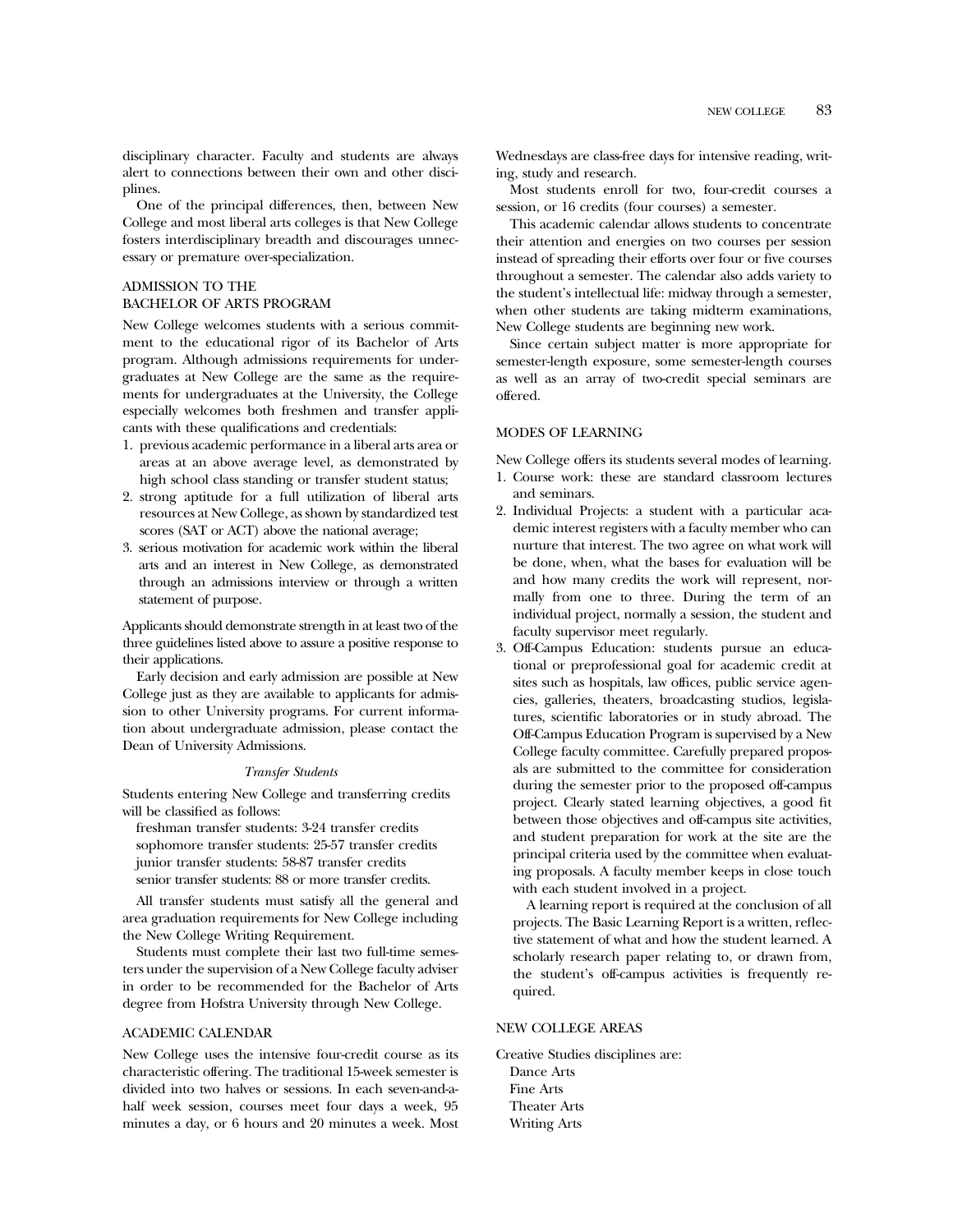| Humanities disciplines are: |
|-----------------------------|
| <b>Art History</b>          |
| Cultural Anthropology       |
| Dramatic Literature         |
| Literature                  |
| Philosophy                  |

Interdisciplinary Studies: theme or problem-centered programs designed by the individual student in consultation with a faculty adviser. In addition, Interdisciplinary Studies includes programs in:

| American Civilization            | <b>Family Studies</b> |  |  |  |
|----------------------------------|-----------------------|--|--|--|
| Cognitive Sciences               | Human Development     |  |  |  |
| Communication                    | International Studies |  |  |  |
| and Society                      | Women's Studies       |  |  |  |
| Natural Science disciplines are: |                       |  |  |  |
| <b>Biology</b>                   | The Physical Sciences |  |  |  |
| Chemistry                        | (Astronomy, Geol-     |  |  |  |
| <b>Mathematics</b>               | ogy, Physics)         |  |  |  |
| Social Science disciplines are:  |                       |  |  |  |
| Economics                        | Psychology            |  |  |  |
| <b>History</b>                   | Sociology             |  |  |  |
| <b>Political Science</b>         | Social Anthropology   |  |  |  |
|                                  |                       |  |  |  |

In addition to completing a concentration in one of these areas, students may complete an Elective Focus in a secondary area or discipline under the direct supervision of a New College Area Coordinator or designate. Also, as a complement to any of the above Area programs, New College offers an Elective Focus in elementary education which leads to provisional certification as an elementary teacher in New York State. For further information on New College foci, please see the sections on New College Areas.

# NEW COLLEGE EDUCATIONAL RESOURCES

Students are encouraged to take full advantage of the educational resources available to them as members of the Hofstra University community. Equal to its commitment to the liberal arts is New College's commitment to serve individual students through advisement, access to University resources, and a unique calendar and tuition policy. The New College Writing Program is also a resource for the development of communication skills.

## **ADVISEMENT**

All institutions of higher education offer forms of advisement and counseling. New College intends its academic advisement to be as close and informed as only a small college's can be, but augmented by the College's presence within Hofstra University. Students are initially assigned a New College faculty adviser, but may choose a different adviser as their academic interests become more defined. With few exceptions, New College faculty offices and records are located within the New College building,

thus facilitating student access to advisers for conference, registration and general information about the College, the University and programs of study.

## UNIVERSITY RESOURCES

As members of the Hofstra University community, New College students have full access to University resources. These include undergraduate courses at the Hofstra College of Liberal Arts and Sciences (HCLAS) and the Schools of Business, Communication, and Education; opportunities for student-initiated projects supervised by faculty other than New College faculty; full use of the University's excellent library, computer facilities, swimming pool and music listening rooms; and the full range of student services provided through the Dean of Students Office, Residential Life Office, the Hofstra University Health Center and the Office of Financial and Academic Records.

## **TUITION**

The tuition policy of New College supports its flexible, individualized programs of study and its various modes of learning. Students registering as full-time (a minimum of 12 semester hours attempted per semester) are billed a fixed tuition amount. This entitles the student to register for 12 to 20 hours for that semester. Students must secure the permission of the Dean of New College to register for more than 18 hours a semester and must pay per credit for credits in excess of 20. Those registering for fewer than 12 semester hours will be billed at the University's part-time, per credit rate. This tuition policy provides New College students with a wide range of educational choices within a fixed tuition amount. See Tuition and Fees, page 25.

#### THE NEW COLLEGE WRITING PROGRAM

The New College Writing Program assists students to develop writing skills which will serve them well throughout their years of learning, work and recreation. All New College students are placed in an appropriate writing seminar at the conclusion of their first semester. Students can also receive individual assistance in improving writing skills through writing tutorials. In addition, students receive help with their written work from the faculty.

Student writing is expected to be clear, grammatically correct and well organized. In addition, students are expected to acquire and demonstrate familiarity with the methods of locating, interpreting and documenting sources including proper source citations and bibliography. Thus, the New College Writing Standard has two parts: exposition and scholarly research.

#### Exposition

Clear and correct expository prose is demonstrated by the student's satisfactory performance on a Placement Essay/or an Exit Essay. The Placement Essay is taken during the student's first year. Students are informed of their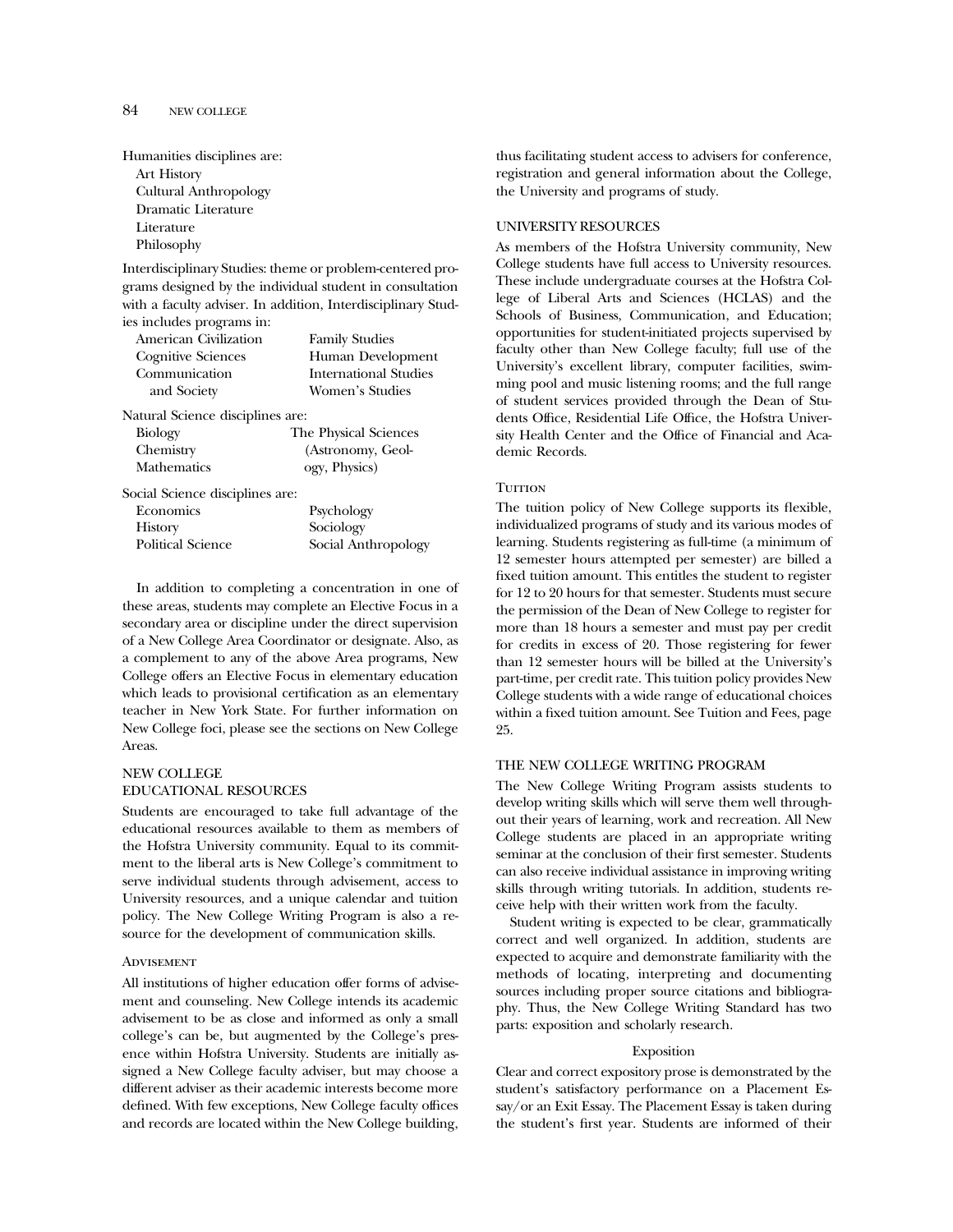results on the Placement Essay and hence are ''placed'' into a writing seminar in a subsequent semester consistent with their writing needs and performance. Some students will demonstrate competence with expository writing through the Placement Essay above New College's minimum standard. These students will ''place'' into an upper level writing course, for example, ''The Essay,'' and will have an opportunity to practice advanced forms of exposition. Other students will show, through their Placement Essays, their need for more basic practice in the structure and techniques of written communication, and these students will be ''placed'' in a writing workshop appropriate to their needs.

Students ''placed'' into ''The Essay'' course and successfully completing it will have met the Exposition standard of the New College Writing Program. Students placed into another writing workshop or course will sit for the Exit Essay after they have successfully completed one or more writing workshops or courses. A satisfactory Exit Essay will complete the Exposition standard of the New College Writing Program for these students. Exit Essays are scheduled periodically through the academic year, and often the instructors of writing workshops and courses will advise their students when their writing skills have developed sufficiently for a satisfactory Exit Essay. Writing tutorials, at or above New College's minimum standard, represent another opportunity for students to practice various forms and techniques of written exposition.

Normally, students satisfy the Exposition standard of the New College Writing Program by the end of their sophomore year.

#### Scholarly Research

Students normally demonstrate their ability to locate, use, interpret and document appropriate library and other sources through satisfactory, written research papers submitted to the New College faculty. When two New College faculty members certify that a student has demonstrated such scholarly ability through the submission of two different papers, the student will have satisfied this part of the Writing Standard. This accomplishment is noted on the student's official record, and the student is so informed. Students normally satisfy the Scholarly Research Standard before registering for the Senior Project.

Students not making satisfactory progress toward meeting either part of the Writing Standard are subject to change in student status from ''good academic standing'' to continuance with ''restrictions on registration'' and/or ''probation.'' Students with probationary status are not recommended by the faculty and Dean of New College for the award of the Bachelor of Arts degree.

All students should make use of the *New College Writing Program Manual*, prepared by the New College writing faculty, to assist students in satisfying and maintaining the Writing Standard.

## SCHOLARSHIPS AND FINANCIAL AID

Hofstra University offers financial awards based on academic quality, personal merit, need, and in some cases, proficiency in a special area. Students seeking financial aid should consult the Office of Financial and Academic Records. See page 27 of this *Bulletin*.

## GENERAL REQUIREMENTS

#### FOR GRADUATION

- I. Successful completion of a minimum of 120 semester hours: 40 s.h. of area requirements, 40 s.h. of College requirements and 40 s.h. of electives. At least 90 of these 120 s.h. must be in the liberal arts. No more than 40 semester hours may be taken in a single discipline.
	- A. Successful and sequential completion of 40 s.h. of courses required by one of the five New College areas (Creative Studies, Humanities, Interdisciplinary Studies, Natural Sciences, Social Sciences). See requirements under specific area.
	- B. Successful and timely completion of 40 s.h. of College requirements:

|                                         | Sem Hrs |
|-----------------------------------------|---------|
| 1) Introduction to the Liberal Arts     |         |
| (freshman year) (ISB 1)                 | 4       |
| 2) Main Ideas in the Western Tradition  |         |
| (sophomore year) (ISA 1)                | 4       |
| 3) Area Seminar (junior or senior year) | 4       |
| 4) two courses in a second area         | 8       |
| 5) two courses in a third area          | 8       |
| 6) two courses in a fourth area         | 8       |
| 7) one course in Quantitative Thinking  | 4       |
|                                         |         |
|                                         |         |

Students in Interdisciplinary Studies must satisfactorily complete a minimum of 8 s.h. each in Creative Studies, Humanities, Natural Sciences and Social Sciences in addition to the one Quantitative Thinking (QT) course.

Transfer students entering with fewer than two full-time semesters of academic work in the liberal arts must enroll and complete ISB 1, *Introduction to the Liberal Arts*, or its equivalent.

Transfer students entering with two or more full-time semesters of academic work in the liberal arts need not take ISB 1, *Introduction to the Liberal Arts*. They may, however, elect to take it.

Transfer students entering with fewer than three full-time semesters of work in the liberal arts must complete ISA 1, *The Western Tradition*.

Transfer students entering with at least three full-time semesters of completed work in the liberal arts may elect to take ISA 1. However, students who do not complete this course must complete a one-semester hour Individual Project to accompany the required upper-level area seminar. This project must deal with the intellectual antecedents (prior to 1825 C.E.) of the student's area or disciplinary interests. All students are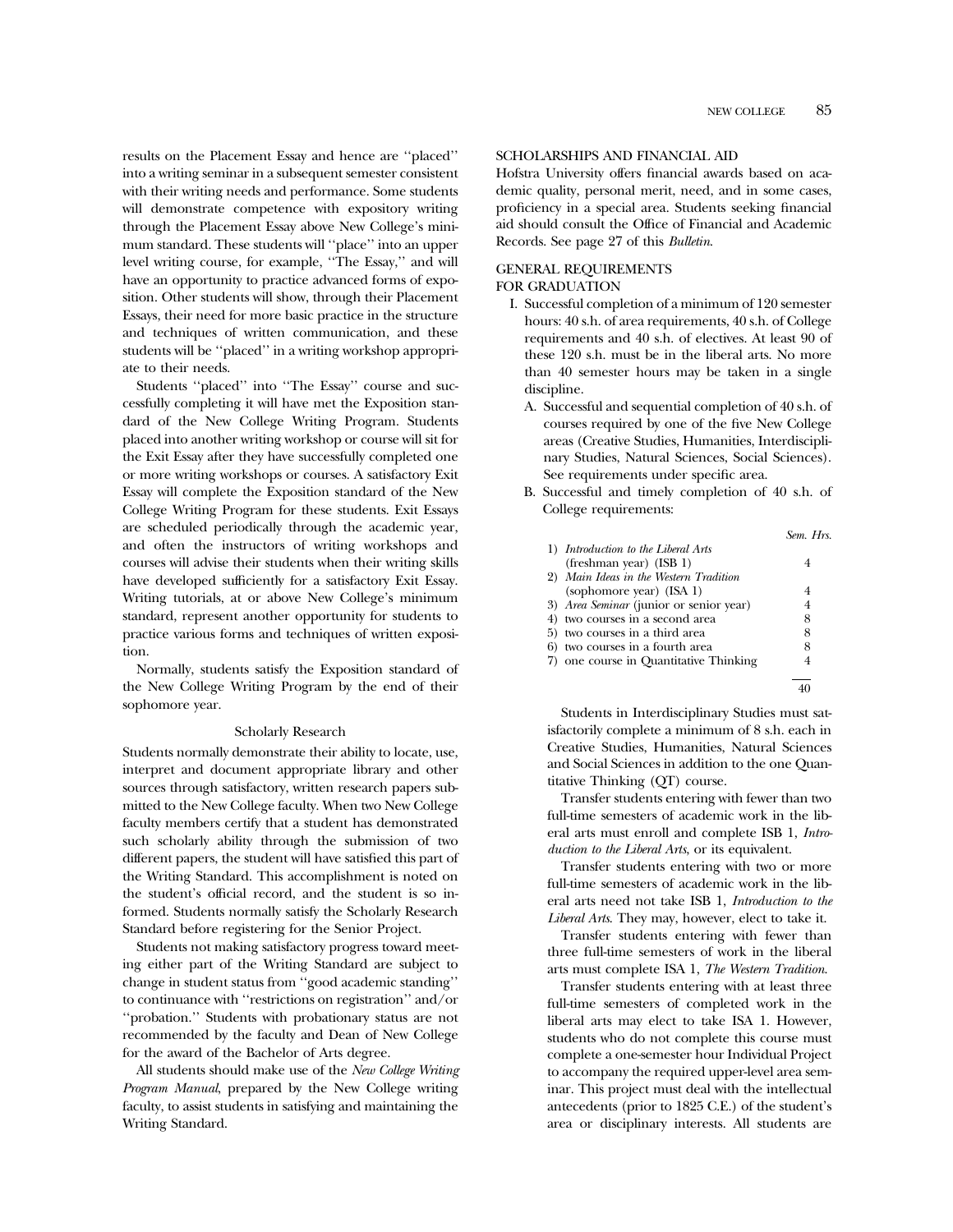expected to satisfactorily complete the Upper Level Seminar in their area.

- C. Successful completion of 40 s.h. of elective work approved by the student's adviser. See Elective Studies, page 93.
- II. Students must satisfy the New College Writing Standard. It is expected that they will satisfy the first aspect by the end of the sophomore year and will maintain that standard subsequently. The second aspect of the Writing Standard must be satisfactorily completed before registering for the Senior Project.
- III. Each student must remain in good academic standing while enrolled at New College.

## ACADEMIC STANDING

The New College faculty and/or the Dean of New College reserve the right to review student records periodically for successful and timely progress toward satisfaction of College and area requirements and to make recommendations to the University about student status. A decision is made for each student in terms of one of the following categories:

retention in good standing retention on academic probation restrictions on registration dismissal

Data used to determine student status include:

- Completion ratio: ratio of credits successfully completed to credits attempted;
- Number of deferred evaluations (Pr's) and Incomplete (INC's) outstanding;

Grade-point average (GPA);

Timely and orderly satisfaction of both College and area requirements.

For New College Dean's List eligibility, see the New College *Addendum* to this *General Bulletin*.

#### Creative Studies Area Requirements Professor Götz, *Coordinator*

Creative Studies at New College serve students with an interest in and commitment to the study and practice, within a liberal arts context, of fine arts, theater arts, the writing arts or dance arts. Students define and develop personal talent while considering the creative process, the tradition of their artistic field and the human context of their own creativity.

In addition to satisfying the general requirements for graduation from New College, Creative Studies students must also satisfy the following minimum area requirements:

- I. 40 s.h. in Creative Studies distributed as follows:
	- a. 12 s.h. of faculty-offered studio or workshop courses or seminars;
	- b. 12 s.h. of student-initiated projects;
	- c. 8 s.h. in the study of the tradition of the student's artistic field;
	- d. 4 s.h. in the study of the creative process selected from such courses as *Creativity, Psychology and Art, Psychoanalysis and Literature*, and *Drama Theory and Criticism;*
- e. 4 s.h. Senior Project, creative or scholarly, as a culminating demonstration of proficiency in Creative Studies.
	- 1) Scholarly projects must be consistent with the Humanities area guidelines for Senior Projects.
	- 2) Creative projects must be accompanied by a written scholarly report on the project's purpose and a critical assessment of the result(s).
- 3) In order to assure advanced transfer students that they possess the skills necessary for success with the Senior Project, any student who has not met the second aspect of the New College Writing Standard will be required to participate in a one-credit Individual Project before proceeding to the Senior Project. For these students, the Senior Project will carry three credits, so that the total credits associated with the project will remain four.
- II. Upper-Level Seminar (College requirement): 4 s.h. This requirement is intended to help the student assess the impact on the arts of developments since 1825. The course helps the student refine research and writing skills. Creative Studies students may satisfy this requirement in one of the two ways:
	- 1) complete the Creative Studies Upper-Level Seminar, or, with the Coordinator's permission, the Humanities Upper-Level Seminar;
	- 2) with adviser's approval, complete a 4 s.h. Individual Project, either tracing the impact of ideas and/or events in the past 150 years on the student's creative field, or analyzing the antecedents and consequences of a significant development in that field.

Students desiring a focus in dance arts, fine arts, theater arts or writing arts must also satisfy the following specific requirements.

> *Creative Studies with a Dance Arts Focus* Professor Götz, *Adviser*

#### Requirements

- I. 40 semester hours including the following:
	- a. 2 s.h. of *Modern Dance*
	- b. 2 s.h. of *Ballet*
	- c. 20 s.h. in additional courses and/or workshops in modern dance, ballet and/or jazz
		- **NOTE:** When engaged in performance, students must participate in technical or crew work as required. Credit will be awarded through Individual Projects according to the amount and quality of student work.
	- d. 2 s.h. in choreography or dance composition
	- e. 6 s.h. in courses or projects in the history of dance
	- f. 4 s.h. in the study of the creative process, selected from such courses as *Creativity*, *Psychology of Art*, philosophy of art, or aesthetics
	- g. 4 s.h. of Senior Project, scholarly or creative (see general Creative Studies Area requirements above).
- II. Upper-Level Seminar (College requirement), 4 s.h.

It is recommended that students enrolled in the optional Dance Arts Focus within Creative Studies take BIO 103, *Human Anatomy and Physiology I*, in partial fulfillment of their Natural Science requirements at New College, and HSPE 106, *Kinesiology*, as an elective.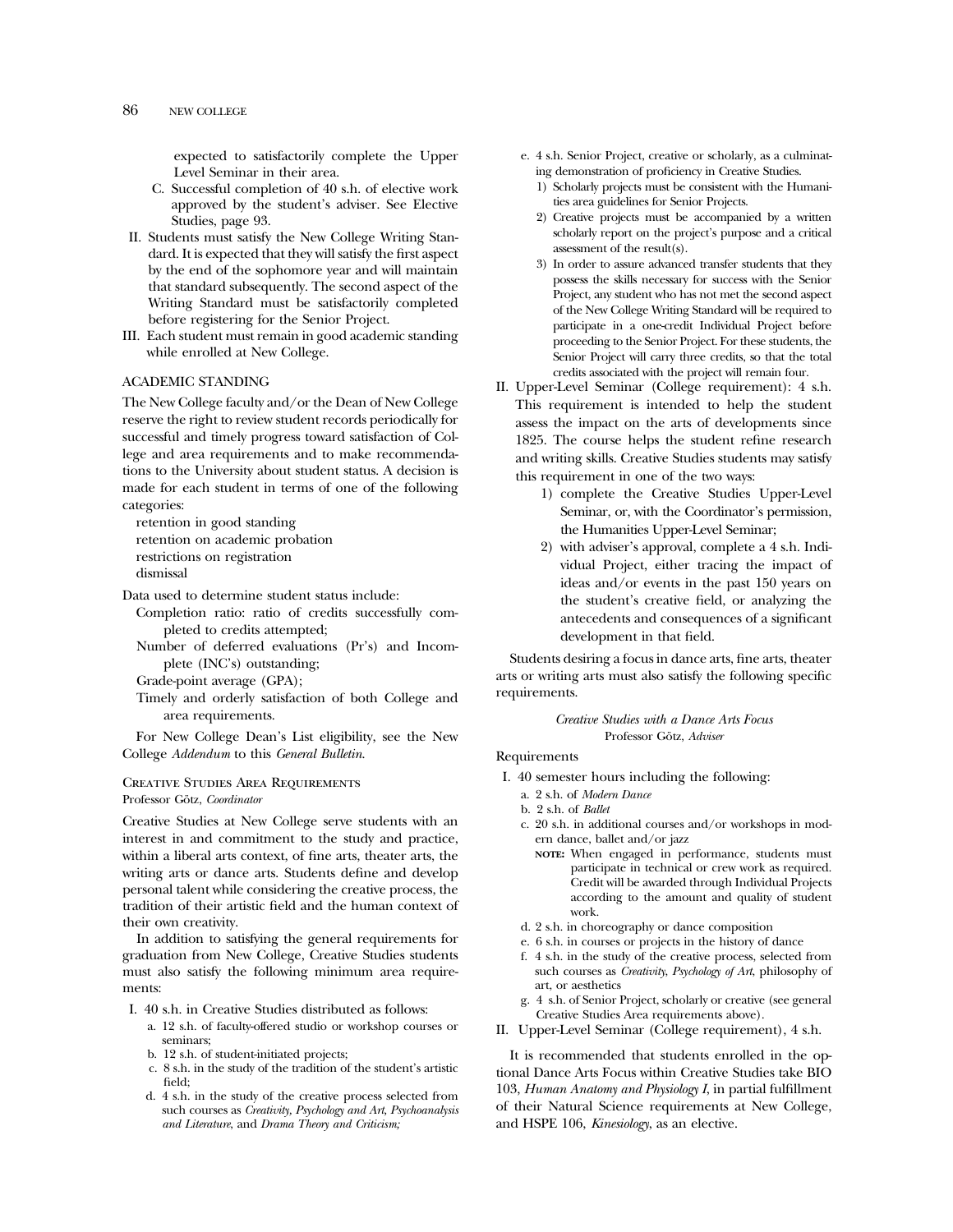#### *Creative Studies with a Fine Arts Focus* Professor Gordon, *Adviser*

#### Requirements

- I. 40 semester hours including the following:
	- a. 12 s.h. in basic courses to include the areas of *Two-Dimensional Design Three-Dimensional Design* and *Drawing;*
	- b. 12 s.h. in studio work taken in either seminar or individual project modes;
	- c. 12 s.h. in art history and/or aesthetics;
	- d. 4 s.h. of Senior Project as a culminating demonstration of proficiency in Fine Arts.
- II. Corequisites: 16 s.h. in studio work taken in either seminar or individual project modes, including one course in art history and/or aesthetics.
- III. Upper-Level Seminar (College requirement), 4 s.h.

All requirements are to be chosen in consultation with the fine arts adviser.

#### *Creative Studies with a Theater Arts Focus* Instructor Romano, *Adviser*

## Requirements

- I. 40 semester hours including the following:
	- a. 8 s.h. of theater workshop courses;
	- b. 16 s.h. of theater arts projects. After satisfactory completion of *Theater Workshops I* and *II* or their equivalents, and with the approval of the theater arts adviser, academic credit may be received for work with an approved theater, on or off campus. Students normally satisfy this requirement through work on New College Theater Group productions;
	- c. 12 s.h. in courses or projects in theater history or dramatic literature, including one course in aesthetics or criticism;
	- d. 4 s.h. Senior Project.
- II. Upper-Level Seminar (College requirement), 4 s.h.

## *Creative Studies with a Writing Arts Focus*

Associate Professors Ben-Merre, Christman, C. Sobel; Assistant Professor Friedlander, *Advisers*

- I. 40 semester hours including the following:
	- a. 8 s.h. of writing arts courses chosen from such offerings as: *Playwriting*, *Poetry Workshop*, *Short Story Workshop*, *The Craft of the Poet*, *The Essay*, *Works in Progress*;
	- b. 16 s.h. of Individual Projects in writing or additional writing courses which may include 8 credits in an apprenticeship mode, either off campus or as a peer teacher for a member of the writing faculty. The character and timing of these projects should be carefully considered with the student's writing arts adviser;
	- c. 8 s.h. of courses in various periods and genres of literature;
	- d. 4 s.h. of aesthetics, creativity or literary theory, or an equivalent approved by the student's adviser; e. 4 s.h. Senior Project.
- II. Upper-Level Seminar (College requirement), 4 s.h.

# Humanities Area Requirements

#### Professor Götz, *Coordinator*

The Humanities at New College are: art history, cultural anthropology, literature, dramatic literature and philosophy.

In addition to satisfying the general requirements for graduation from New College, Humanities students must meet these minimum area requirements:

- I. 40 s.h. in the Humanities
	- a. 16 s.h. of four basic courses in three different Humanities disciplines;
	- b. 20 s.h. of advanced courses as specified in a. below;
	- c. 4 s.h. Senior Project. Of the 40 s.h. in Humanities, at least 12 s.h. must be in
	- pre-20th century literature, dramatic literature or philosophy.
- II. Humanities Programs
	- a. Area and Discipline Focus: the 20 s.h. in advanced courses may be taken in a single discipline, thus constituting a Discipline Focus, or in two or more Humanities disciplines, thus constituting an Area Focus.
	- b. Elective Focus: students may also choose to have an Elective Focus of not less than 20 s.h. in a Discipline or Area outside of the Humanities.
- III. Upper-Level Seminar: 4 s.h.

All juniors in the Humanities are required by New College to take a 4-credit Upper-Level seminar.

This course complements the sophomore seminar (*Main Ideas in the Western Tradition*) which ends with the Romantic movement through study of some of the significant figures, movements and events in the humanities from about 1820 to the middle of the 20th century. The course tries to rationalize recent transformations in the modern mind as reflected in a selection of literature, drama, music, philosophy, cultural anthropology and art history of the West. Selection depends upon the instructor.

A library research paper will be required of all students which will prepare them to undertake the Senior Project.

IV. Senior Project: students in the Humanities area normally complete this 4 s.h. requirement during the last semester of their senior year in accordance with guidelines issued by the Humanities faculty.

The Senior Project is a culmination of work within the Humanities and consists of a senior paper of about 15-20 pages written on a topic mutually acceptable to both student and faculty. Starting from a single discipline, it will embrace one or more other disciplines in its approach and articulate the student's own perspective, his or her own sense of the world.

A creative project is acceptable, but must be accompanied by an expository essay analyzing its purpose(s) and appraising its relationship to contemporary art.

In order to assure transfer students that they possess the skills necessary for success with the Senior Project, any student who has not met the second aspect of the New College Writing Standard will be required to participate in a one-credit Individual Project before proceeding to the Senior Project. For these students, the Senior Project will carry three credits, so that the total number of credits associated with the project will remain four.

Courses applicable to the above requirements:

Most Humanities courses offered in HCLAS *may*, with the permission of the New College Humanities faculty, be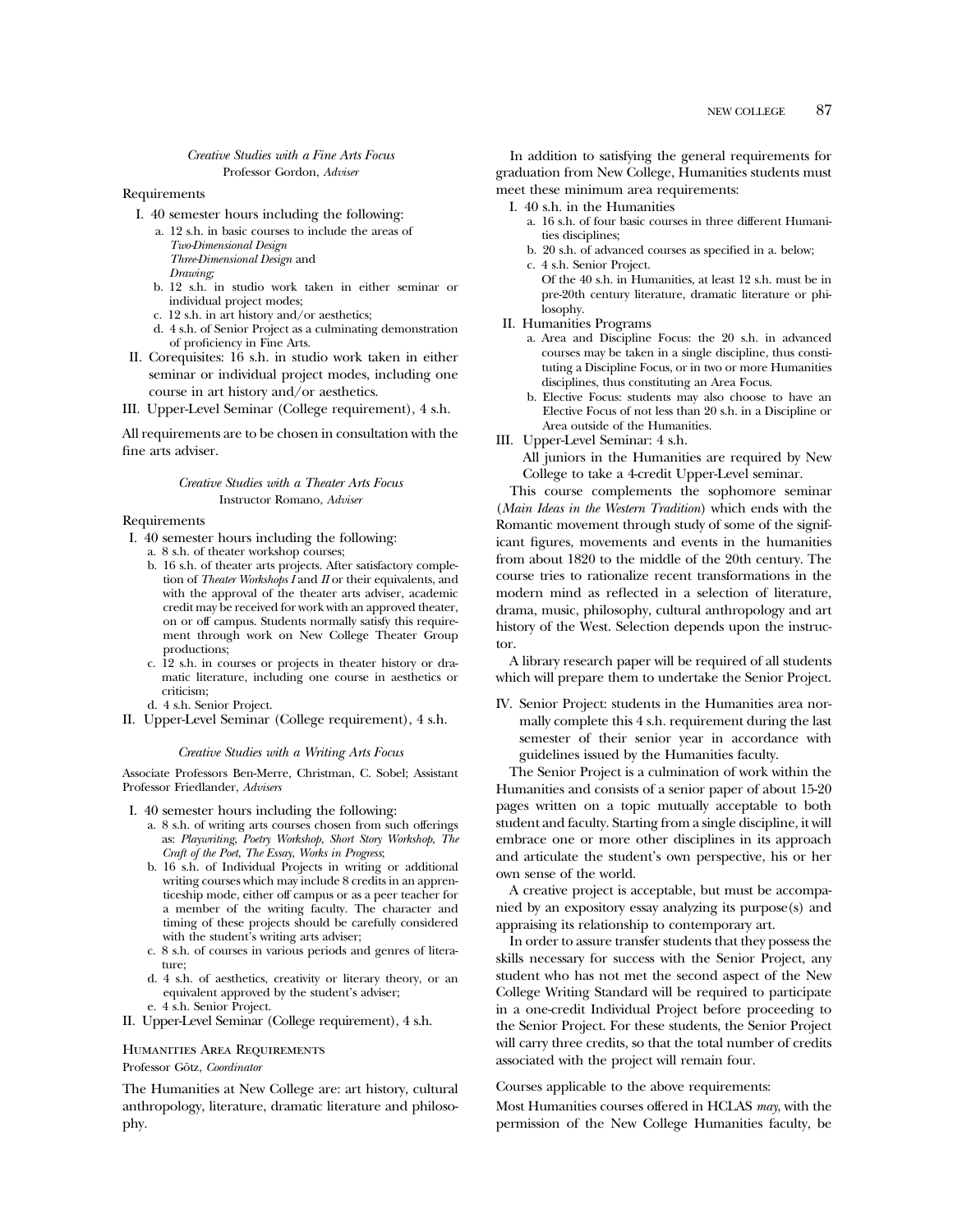## 88 NEW COLLEGE

used to satisfy these basic requirements, with the following exceptions:

- a. English courses which *may not* be used: ENGL 1-2, 2A, 4, 5, 30, 133, 134, 134A, 135, 136A, 136B, 136C, 136D, 170, 171, 172, 173, 174, 175, 176, 177, 177A, 178, 178A, 178B, 178C.
- b. Foreign language courses level 4 or below *may not* be used.
- c. School of Communication courses *may not* be used except for: AVF 10, 137A, 137B, 139, 157, 158, 177.
- d. Speech Communication and Rhetorical Studies courses *may not* be used except for SPCM 21, 33, 53, 109, 121, 128.

## Interdisciplinary Studies Area Requirements Professor Götz, *Coordinator*

In addition to satisfying all general requirements for graduation from New College, Interdisciplinary Studies students must design, with their advisers, an individual Interdisciplinary Studies Program which employs two or more disciplines from different areas and explores some discrete topic, theme or problem.

Students and advisers should design Interdisciplinary Programs during the second semester of the sophomore year and submit them in writing to the Area Coordinator for approval. An individual program design should include a statement of its focus and specify 40 s.h. of study including a 4 s.h. Senior Project as the culminating work in the program. No more than 16 of these 40 s.h. may be in basic or general courses or projects. New College and other University liberal arts courses may be used in the design of Interdisciplinary Programs. Through their total B.A. programs, Interdisciplinary Studies students must satisfactorily complete a minimum of 8 s.h. each in Creative Studies, Humanities, Natural Sciences and Social Sciences in addition to 4 s.h. of Quantitative Thinking (QT) courses.

A 4 s.h. Upper-Level Interdisciplinary Studies area seminar must be completed as required by New College. This requirement is intended to help the student assess the impact on his/her interdisciplinary focus of developments since, roughly, 1825, and to help the student refine research and writing skills. Interdisciplinary Studies students may satisfy this requirement in one of several ways.

- 1) A student with a Human Development Focus may take the *Special Seminar in Human Development* or arrange with his/her adviser for an appropriate alternative.
- 2) A student with an International Studies Focus may take the *Upper Level Seminar in International Studies* or arrange with his/her adviser for an appropriate alternative.
- 3) With the approval of the adviser and the Interdisciplinary Studies Coordinator, a student may select an appropriate upper-level seminar in the Humanities, Social Sciences, Natural Sciences or program focus within Interdisciplinary Studies.
- 4) With the approval of the adviser and Area Coordinator, a student may complete a 4 s.h. Individual Project either tracing the impact of ideas and/or events in the past 150 years on the student's focal concern, or analyzing the antecedents and consequences of a significant development directly related to that concern.

Each student's program must culminate in a Senior Project, normally a research paper, in which at least two disciplines from two different areas are actively employed. Of necessity, then, Interdisciplinary Studies Senior Projects must have at least two faculty sponsors: a faculty supervisor from the primary discipline and a consultant or consultants from the other discipline(s).

In order to assure transfer students that they possess the skills necessary for success with the Senior Project, any student who has not met the second aspect of the New College Writing Standard will be required to participate in a one-credit Individual Project before proceeding to the Senior Project. For these students, the Senior Project will carry three credits, so that the total number of credits associated with the Project will remain four.

In addition to individual, student-designed Interdisciplinary Studies Programs, New College offers seven specific programs within Interdisciplinary Studies.

> *American Civilization Focus* Professor Naylor, *Adviser*

American Civilization is the study of the culture of the United States from such interdisciplinary perspectives as history, political science, literature, economics, philosophy, sociology and art history.

In addition to satisfying the general requirements for graduation from New College, American Civilization students must design, with the adviser for this focus, a program of 40 s.h. of studies, at least 20 s.h. of which are in advanced courses or projects including a 4 s.h. Senior Project. This program design must be submitted to the Area Coordinator for approval by the end of the sophomore year.

#### Guidelines

- 1) At least 8 s.h. in Humanities selected from such courses as *Self & Society in American Short Fiction Masculinity & Femininity in American Fiction American Philosophy*
	- *American Art*
- 2) At least 12 s.h. in at least two different Social Science disciplines selected from such courses as
	- **History**
	- *American Family: Past & Present*
	- *America in the 20th Century*
	- *American History: 1865-1914*
	- *Generations: Families in 20th-Century America*
	- *Herstory: Women in American Culture History of American Education*

*Immigration*  $\mathcal{S}^2$  the Ethnic Experience

Political Science

*American Government*

- *American Political Ideas*
- *American Constitution*
- *American Political Parties*
- *Congress & the Presidency*
- Other Social Science courses *Great Depression of the 30's*
- *Archaeology of the New World*
- *Criminal Justice System & Its Psychology*
- 3) At least 8 s.h. in advanced topics such as

*Seminar: Walt Whitman Seminar: Ernest Hemingway Seminar: Eugene O'Neill Seminar: Wallace Stevens American Business History*

- American Studies 145, 146 (HCLAS)
- 4) At least 8 s.h. in other courses which illustrate some aspect of American Civilization;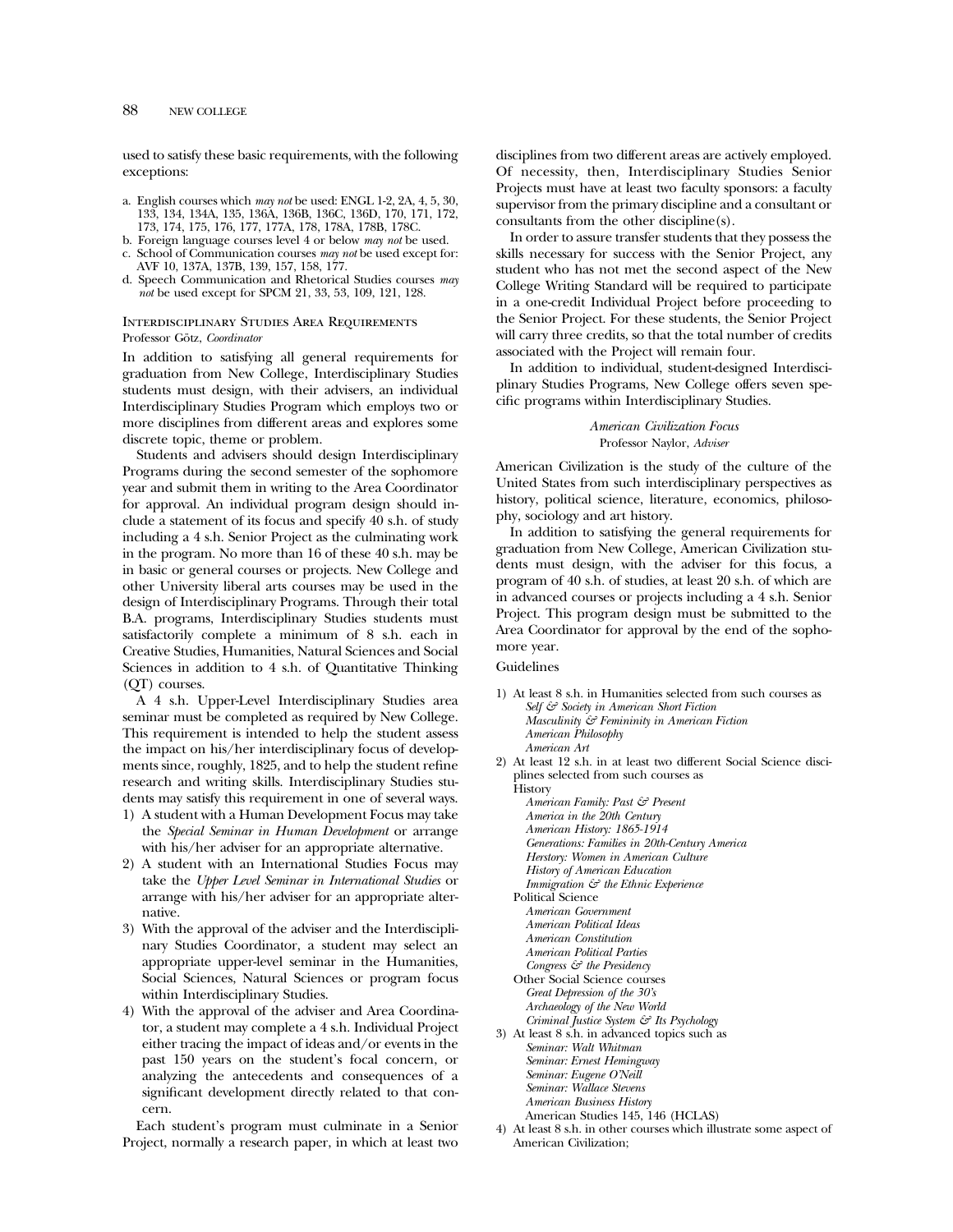5) 4 s.h. Senior Project as culmination of the student's work in American Civilization.

## *Cognitive Science Focus* Associate Professor C. Sobel, *Adviser*

The Cognitive Sciences Program is concerned with an understanding of such phenomena as problem solving, language acquisition, mental representation, memory, and the more general consideration of information processing by both humans and machines. It draws mainly upon the disciplines of philosophy, linguistics, psychology, mathematics, computer science and neuroscience. From a concentration in this area, students acquire experience in quantitative methodologies and techniques as well as in humanistic and philosophical thinking.

In addition to satisfying the general requirements for graduation from New College, students must design, with the adviser for this focus, a program of 40 s.h., at least 20 of which are in advanced courses or projects including a 4 s.h. Senior Project. These 40 s.h. are augmented by the 4 s.h. Upper-Level Integrative Seminar, taken in partial satisfaction of College graduation requirements. This program design must be submitted for approval by the Program Adviser by the end of the student's sophomore year.

#### Guidelines

- 1) 8 s.h. of integrative courses within the Cognitive Sciences Focus, as follows:
	- *The Nature of Intelligence* (Introductory)
	- Upper-Level Seminar in Cognitive Science (in partial satisfaction of College requirements)
	- Senior Project in Cognitive Science

The Senior Project should be an integrative work within the cognitive sciences involving at least two of the disciplines comprising the field. It may, for example, consist of an Artificial Intelligence Program that sheds light on a specific human ability, such as language. A project of this sort would involve computer science, linguistics and psychology, or address the definition of thought processes within the fields of philosophy, psychology and computer science—how they intersect, diverge, conflict and/or reinforce each other.

2) 32 s.h. including at least one basic course in each of three different disciplines, approved by the Program Adviser, as follows:

| Computer Science                  | Neuroscience                                            |
|-----------------------------------|---------------------------------------------------------|
| Linguistics                       | Philosophy                                              |
| Mathematics                       | Psychology                                              |
|                                   | Examples of relevant New College and HCLAS courses are: |
| Introduction to Philosophy        | Physiological Psychology                                |
| Introduction to Logic             | Perception & Cognition                                  |
| Introduction to Language          | Introduction to Computers                               |
| <b>Mathematical Linguistics</b>   | Artificial Intelligence                                 |
| Natural Languages vs. Pro-        | Data Structures                                         |
| gramming Languages                | Discrete Mathematics                                    |
| Developmental Psycholinguis-      | Logic in Mathematics                                    |
| tics                              | Introduction to Neurology                               |
| <b>Fundamentals of Psychology</b> | Introduction to Animal                                  |
| Learning Theory & Behavior        | Behavior                                                |
| Modification                      |                                                         |

#### *Communication and Society Focus* Professor Götz, Adviser

Communication and Society provides students with the opportunity to study communication history, theory and practice within a broad, liberal arts context. The program is offered in cooperation with the School of Communication.

In addition to satisfying the general requirements for graduation from New College, students must design, with the Focus adviser, a program of 40 s.h. of studies, at least 20 s.h. of which are in advanced courses or projects including a 4 s.h. Senior Project. This program design must be submitted for approval to the Area Coordinator by the end of the sophomore year.

#### Guidelines

- 1) 9 s.h. in School of Communication courses:
	- a. SCO 2, *Mass Media: History & Development,* 3 s.h.;
	- b. MASS 11, *Mass Communications in Contemporary Society*,  $3 \,$ s.h.;
	- c. MASS 101, *Understanding Global Media & News Systems,* 3 s.h. or MASS 104, *Media and the Law,* 3 s.h.
- 2) 27 s.h. of courses in a variety of disciplines relating to communication and society.
- 3) 4 s.h. Senior Project: may be creative or scholarly. If creative, it must be accompanied by a written, scholarly report of the project's purpose, the means used to achieve that purpose and a critical assessment of the result(s).

**NOTE:** many communication production courses are not for liberal arts credit. See page 103 for courses and page 46 for liberal arts listings. New College students may not take more than 30 hours of nonliberal arts courses.

#### *Family Studies Focus* Instructor Mason-Egan, *Adviser*

The Family Studies Program is concerned with the interdisciplinary study of the family. The focus is multifaceted and allows the student to look at the family from historical, psychological, sociological, anthropological, and literary perspectives. The program includes a basic core of psychology courses along with the advanced focus of the family. The program is designed to give the student a good foundation for graduate study in the fields of psychology, counseling, social work and human services.

In addition to satisfying the general requirements for graduation from New College, students must design with their adviser a program of 40 s.h. of study, at least 20 s.h. of which must be advanced courses or independent projects, including a 4 s.h. Senior Project. These 40 s.h. are augmented by the 4 s.h. Upper Level Seminar in Human Development, normally taken in the student's junior year in partial satisfaction of college graduation requirements.

## Fieldwork Component

After the sophomore year, the student is required to register for a 4 s.h. class: *Frameworks for Studying Families*. This class is experiential in nature with a field placement component as well as class time dealing with theoretical frameworks for studying families. Those students who want more experience are encouraged to register for an experiential learning project through Off-Campus Education, such as an internship or study abroad, which can be done anytime after the sophomore year.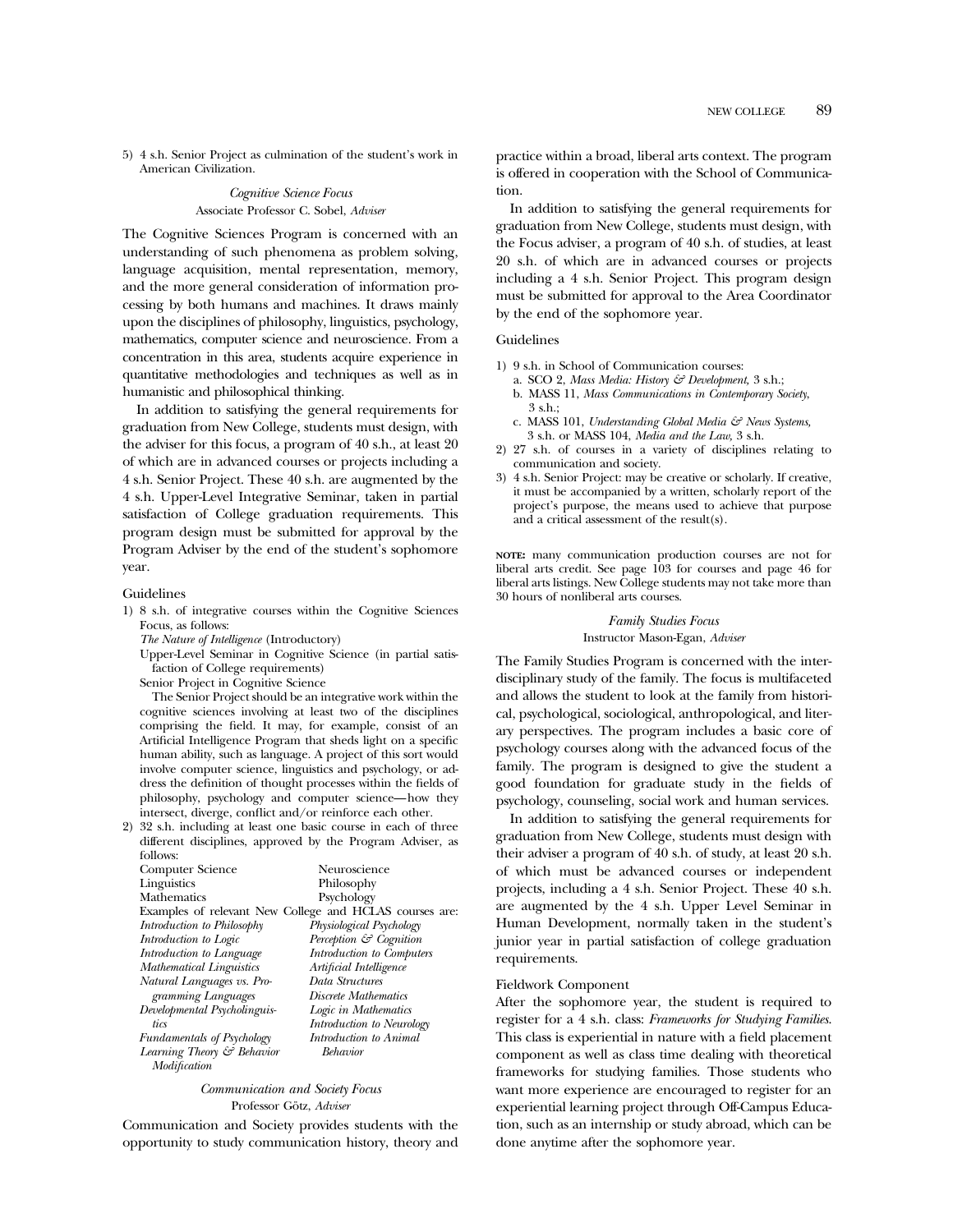The following courses are offered at New College and HCLAS and are relevant to the Family Studies Focus:

Psychology Courses *Human Sexuality Psychology of Women Psychotherapy for Children*

*Youth and Identity The Troubled Child* Upper Level Seminar in Human Development

Sociology/Psychology Courses With a Family Focus *Dysfunctional Families Marriage and the Family* (SOC 36) *Child Rearing in a Contemporary Society Introduction to Social Work Modern American Family Social Problems* (SOC 103) *New Household: New Housing Intimate Human Behavior Organizations: Theory and Reality Introduction to Sociology Sociology of Sex Roles* (SOC 160) *Social Institutions* (SOC 102)

Communication Courses *Interpersonal Communication* (SCO 3) *Gender and Intercultural Issues in Communication* (SPCM 53) *Nonverbal Communication in Human Interaction* (SPCM 33) *Human Communication Language of Discrimination*

Anthropology and Philosophy Courses

*Cross-Cultural Socialization Moral Development Social Anthropology*

*Human Values Human Nature Introduction to Cultural Anthropology*

History Courses With a Family Focus *American Family: Past and Present Generations: Families in 20th-Century America Roots: Your Family and American History*

Literature Courses *Self and Society: American Short Fiction American Children: Fact and Fiction*

In order to satisfy the Quantitative Thinking component of the college requirement for graduation, it is required that the student register for Research Methods. This serves a dual purpose: New College graduation requirement and as an admission requirement for graduate school.

## *Human Development Focus* Professor Grossman, *Adviser*

The Human Development Program is concerned with growth and continuity over the human life span with particular focus on the early years. Students are educated in observation, theory and intervention strategies with application in the fields of medicine, nursing, teaching, research and mental health as well as parenting.

In addition to satisfying the general requirements for graduation from New College, a student must design, with the adviser for this focus, a program of 40 s.h. of studies. At least 20 s.h. of these credits must be in advanced courses or projects. In addition, the program must include a 4 s.h. Special Seminar in Human Development (taken during the junior year, in partial satisfaction of College graduation requirements) and a 4 s.h. Senior

Project. This program design must be submitted for approval to the Area Coordinator by the end of the sophomore year.

The following New College courses are particularly relevant to the theme of human development. Students may select from these and other courses offered at New College or at the University in the design of individual programs:

*Child Development Methods of Child Study The Troubled Child Psychotherapy for Children Psychology of Women Society & Personality Public Opinion & Propaganda Concepts of Happiness Death & Dying Human Sexuality Youth & Identity Psychology of Play & Imagination*

*Child Rearing in Contemporary Society Psychology of Personality Mental Retardation Children's Literature Development of Political Systems Family & Kinship Biological Anthropology Intimate Human Behavior Cross-Cultural Socialization*

*International Studies Focus* Assistant Professor Longmire, *Adviser*

The International Studies Focus provides an interdisciplinary approach to global issues drawing on disciplines within the Social Sciences such as history, linguistics, political science, economics, sociology, psychology as well as those in the Humanities and Creative Studies, such as philosophy, anthropology, art history and literature.

In addition to satisfying the general requirements for graduation from New College, students in the International Studies Focus must design, with the Focus Adviser, a program of 40 semester hours, at least 20 of which are in advanced courses or projects, including a 4 s.h. Senior Project. Within the 40 s.h. of the Focus, students are also required to complete *Introduction to International Studies*, a four-credit course in which the historical, philosophical and methodological orientations of the Focus are presented. These 40 s.h. are augmented by a 4 s.h. Upper-Level Seminar emphasizing International Studies, taken in partial satisfaction of College graduation requirements.

A student's program design must be submitted to the Focus Adviser by the end of the student's sophomore year.

#### Requirements

40 semester hours as follows: (at least 22 of these 40 credits must emphasize or include the non-Western cultural experience)

- a. 4 s.h., Introduction to International Studies; Upper-Level Seminar (in International Studies), in partial satisfaction of College requirements;
- b. 4 s.h. Senior Project or Thesis (in International Studies);
- c. 32 s.h. of courses and projects approved by the Focus Adviser including at least one course in each of four different disciplines which have a comparative or international dimension.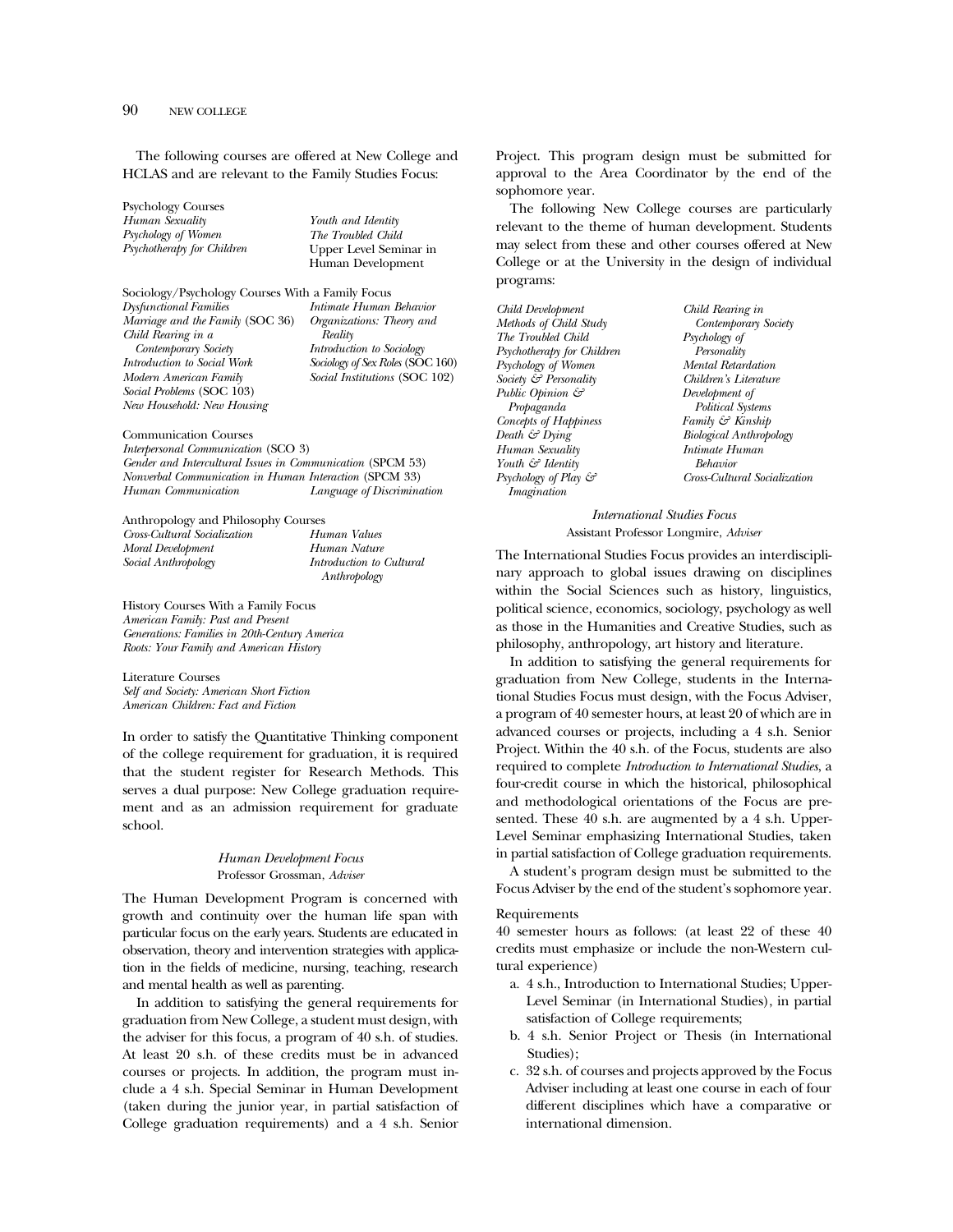Students in the International Studies Focus are also strongly encouraged to undertake the following projects:

- 1. Acquire competence in at least one foreign language;
- 2. study abroad which can be arranged independently or through Off-Campus Education;
- 3. participate in internships at international organizations and other appropriate forums dealing with global issues.

New College courses which can be used to fulfill International Studies requirements include:

#### Humanities and Creative Studies

*Modern European*

| Death & Afterlife: A Cross- | Modern European                    |
|-----------------------------|------------------------------------|
| Cultural Experience         | Comparative Literature             |
| Comparative Ethics          | Three Philosophical Novels         |
| Constructed Languages &     | Religion $G$ Philosophy of         |
| <i>Interlinguistics</i>     | India                              |
| Comparative Religion:       | Archaeology of the                 |
| <b>Mysticism</b>            | New World                          |
| Novels of Empire            | History $\mathcal G$ Architecture: |
| Myths & Legends             | The Western Tradition              |
|                             |                                    |

#### Social Sciences

| Contemporary Economic Problems         | <i>International Ethics</i> |
|----------------------------------------|-----------------------------|
| Rise to Globalism—American             | Human Rights                |
| Foreign Policy, 1939 to                | The Colonial Experience     |
| the Present                            | Islamic Resurgence          |
| Twentieth-Century Russia               | African Contributions to    |
| Latin America: History & Culture       | Western Civilization        |
| Theories of War & Peace                | International Relations     |
| Marx & Twentieth-Century               | Law & World Organization    |
| Marxism                                | The Search for a            |
| Politics $\mathcal{C}$ the Third World | Postmodern Politic          |
| Technology in the Twentieth            | Cross-Cultural Social-      |
| Century                                | <i>ization</i>              |
| Women in the Third World               | Comparative Japanese and    |
| Environment & Society                  | American Culture            |

#### *Women's Studies Focus* Assistant Professor Longmire, *Adviser*

The Women's Studies Program provides interdisciplinary perspectives on women's roles and issues.

In addition to satisfying the general requirements for graduation from New College, students must develop, with the adviser for this focus, a program of 40 s.h. of studies with a minimum of 6 s.h. each in Humanities and Social Sciences. Of the 40 s.h., at least 20 s.h. must be in advanced courses or projects including a 4 s.h. culminating Senior Project. This program design must be submitted for approval to the Area Coordinator by the end of the sophomore year.

The following have been designated as Women's Studies courses.

Courses offered at New College include:

- HPG 6. *Educational Controversies*, 4 s.h.
- ISWB 1. *Introduction to Women's Studies*, 4 s.h.
- SGG 5. *Language of Discrimination*, 4 s.h.
- 60E. *Women in the Third World*, 2 s.h.
- SHG 5. *Herstory: Women in American Culture*, 4 s.h.
- SPG 4. *Psychology of Women*, 4 s.h.<br>SPS 22. *Women in Political Theory*, 4
- 22. Women in Political Theory, 4 s.h.
- 60F. *Ecofeminism*, 2 s.h.
- Courses offered at HCLAS include:
- ANTH 32. *Women & Development,* 3 s.h. 145. *Women & Men in Anthropological Perspective,* 3 s.h.
- CLIT 75. *Women Writers in the Romantic Tradition,* 3 s.h.
- ENGL 124A. *The Woman Writer in America,* 3 s.h.
	- 182, 192, 196-198, A-Z. *Readings in Literature or Special Studies,* 3 s.h. each
- FRLT 42. *Heroines Exotic & Erotic: Romantic Women in 19th-Century French Narrative Prose*, 3 s.h. 46. *Sex, Gender & Love in 20th-Century French Prose,* 3 s.h.
- 60. *Modern French Feminist Thought,* 3 s.h. HIST 6C. *History of Changing Sex Roles: Changing Societies,*
	- 1 s.h. 149. *Women in America,* 3 s.h. (Credit towards minor given for this course or SHG 5, not both.)
		-
- JW ST 101. *Special Topics in Jewish Studies,* 3 s.h.
- PHIL 142. *Philosophy of Feminism*, 3 s.h.<br>PSY 126. *Psychology of Women*, 3 s.h. (C 126. *Psychology of Women*, 3 s.h. (Credit towards minor given for this course or SPG 4, not both.)
- SOC 32. *Women & Development,* 3 s.h. (Credit towards minor given for this course or SGG 60E, not both.) 36. *Marriage & the Family ,* 3 s.h. 140. *Social Inequality,* 3 s.h.
	- 160. *Sociology of Sex Roles,* 3 s.h.
- SPLT 57. Gender  $\mathcal{E}$  Culture: Women Through the Lens of *Spanish Female Writers,* 3 s.h.
- SPCM 53. *Gender & Intercultural Issues in Communication,* 3 s.h. WST 1. *Introduction to Women's Studies,* 3 s.h.
	- 198. *Independent Study in Women's Studies,* 3 s.h.

#### Natural Science Area Requirements

Professor Rosen, *Coordinator*

In addition to satisfying all general requirements for graduation from New College, Natural Science students must also satisfy the following area requirements:

- I. 40 s.h. in the Natural Sciences distributed as follows:
	- a. 16 s.h. in four basic courses in at least three of the following science disciplines: biology, chemistry, geology, physics and mathematics. Basic courses are introductory courses, without prerequisite, designed for majors in science. In mathematics, courses numbered 19 and below are considered basic. For students in the premedical elective focus (see below), biology (New College NBB 1 or HCLAS BIO 2), *General and Inorganic Chemistry* (New College NCB 1 or HCLAS CHEM 3A, 3B) and PHYS 1A and 1B are required.
	- b. 20 s.h. of advanced courses: may be in a single discipline, in which case the student will have completed a discipline focus, or in two or more Natural Sciences, in which case the student will have completed an area focus.

For students in the premedical elective focus, the five advanced courses should be taken from among the following HCLAS courses: BIO 23, 24, 124, 135, 136, 137, 143, 144, 150, 191; CHEM 105, 109, 131A-132A, 131B-132B, 141-142, 147, 162, 163, 173, 175, 180.

**NOTE:** if advanced courses are in biology, CHEM 131A-132A must be taken. If advanced courses are in chemistry, two additional biology courses must be taken.

c. 4 s.h. Senior Project (see below): students with an area or discipline focus normally complete this requirement during the last semester of their senior year, although they are encouraged to begin work well in advance of that semester.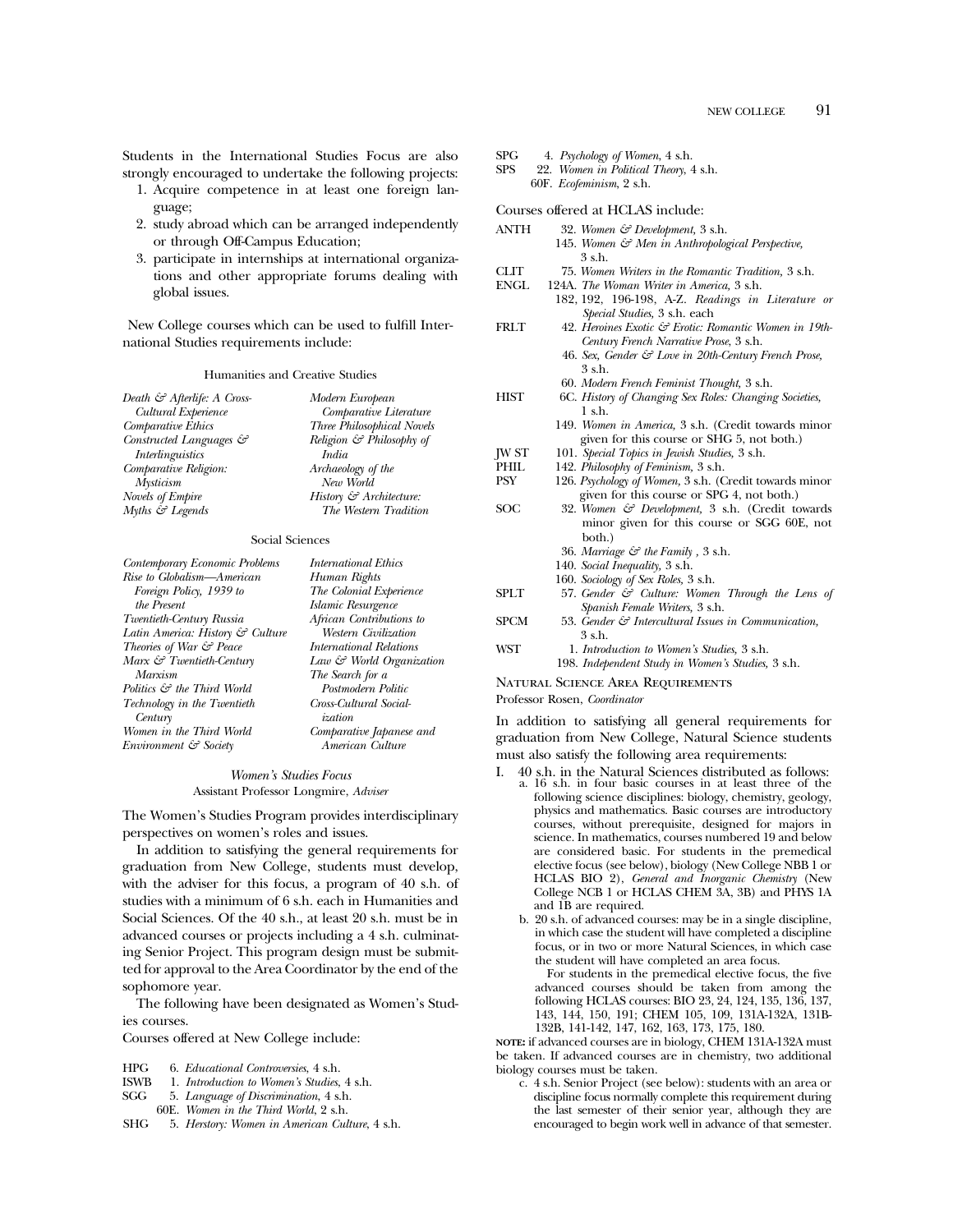Senior Project: with the assistance of a Natural Science faculty member, students choose a research topic in their field of interest. Before the research is undertaken, a proposal with a preliminary bibliography must be submitted to the Area Coordinator and approved. The final product is a paper using the standard science writing format.

In addition, to assure transfer students that they possess the skills necessary for success in the Senior Project, a student who has not satisfied the second aspect of the New College Writing Standard will be required to participate in a one-credit Individual Project before proceeding to the Senior Project. For these students, the Senior Project will carry three credits, so that the total number of credits associated with the Project remains four.

II. Senior Science Seminar (College requirement), 4 s.h. Required of all Natural Science majors, this course is offered by a member of the Area's faculty. The focus is on some of the major questions that have defined the nature and direction of modern science through the 20th century. Problems or major historical figures from several of the disciplines of the sciences are used as the basis for student research and discussion.

The course helps the student refine research and writing skills in preparation for the Senior Research Project.

#### Elective Focus

Any New College student may also complete an Elective Focus (20 s.h. of basic and advanced courses) in one or more sciences depending on career goals. A program of courses (which may include 8 s.h. of second area courses) to be taken is developed with the advice of a Natural Science faculty member and approved by the Area Coordinator. Please consult with the Natural Science Area Coordinator for possible Elective Focus options.

#### *Natural Science with a Premedical Focus*

This 20 s.h. elective focus is designed for students interested in pursuing careers in medical or allied health disciplines (medicine, dentistry, osteopathy, chiropractic, veterinary medicine, nursing, etc.). The requirements are designed to facilitate graduate school admission in these fields. In addition to satisfying all general requirements for graduation from New College and area requirements for the Natural Sciences, students may also complete this elective focus under advisement and subject to the approval of the Area Coordinator.

The program must include the following courses:

MATH 19 or 6 s.h. of mathematics electives (or New College equivalents) Basic Statistics (S 91) CSC 5 or ISGG 1 PHYS 2A, 2B (PHYS 1A & 1B are prerequisites)

Social Science Area Requirements Professor Cohn, *Coordinator*

Credit toward the Social Sciences is given for those courses which are concerned with theoretical or conceptual considerations in the following disciplines: social anthropology, economics, history, linguistics, political science, psychology (undergraduate only) and sociology. Upon petition by the student, courses in communications, social philosophy and about religion may be included. Courses which emphasize technical or vocational skills will not count towards fulfillment of Social Science requirements. They may, of course, be taken as electives, after discussion with a Social Science adviser.

In addition to satisfying all general requirements for graduation from New College, students in the Social Sciences must satisfy the following requirements:

- I. 40 s.h. in the Social Sciences including the following:
	- a. 16 s.h. of basic courses including at least one 4 s.h. course in three different Social Science disciplines;
	- b. 20 s.h. of advanced courses which may be in a single discipline, thus constituting a discipline focus, or in from two to four Social Science disciplines, thus constituting an area focus. These advanced courses must include *Research Methods*, 4 s.h.: ordinarily, this course is taken in the junior year. It addresses matters of research design and reports in most, if not all, of the Social Science disciplines.
	- c. 4 s.h. Senior Project: students normally complete this requirement during their last semester as seniors, in accordance with guidelines issued by the Social Science faculty.

In addition, to assure transfer students that they possess the skills necessary for success in the Senior Project, a student who has not satisfied the second aspect of the New College Writing Standard will be required to participate in a one-credit Individual Project before proceeding to the Senior Project. For these students, the Senior Project will carry three credits, so that the total number of credits associated with the Project remains four.

II. Upper-Level Seminar (College requirement), 4 s.h. This course surveys post-Napoleonic political, economic and social conditions and intellectual and scientific climates, including significant figures involved in the development of the Social Sciences.

Students are expected to read both primary works by, and secondary works about, the individuals to be studied and to participate in class discussions. Each student writes a term essay about some aspect of his/her discipline and prepares an acceptable Senior Project proposal.

#### Elective Focus

Any New College student may also complete an Elective Focus (20 s.h.) of basic and advanced courses in one or more of the Social Sciences. A program of courses (which may include 8 s.h. of second area courses) to be taken is developed with the advice of a Social Science faculty member and approved by the Area Coordinator. Please consult with the Social Science Area Coordinator for possible Elective Focus options.

#### *Social Science with a Prelegal Focus*

Students may elect a sequence of courses designed to provide them with the skills and general knowledge suitable for undertaking the study of law. These courses, taken with the guidance of the New College prelegal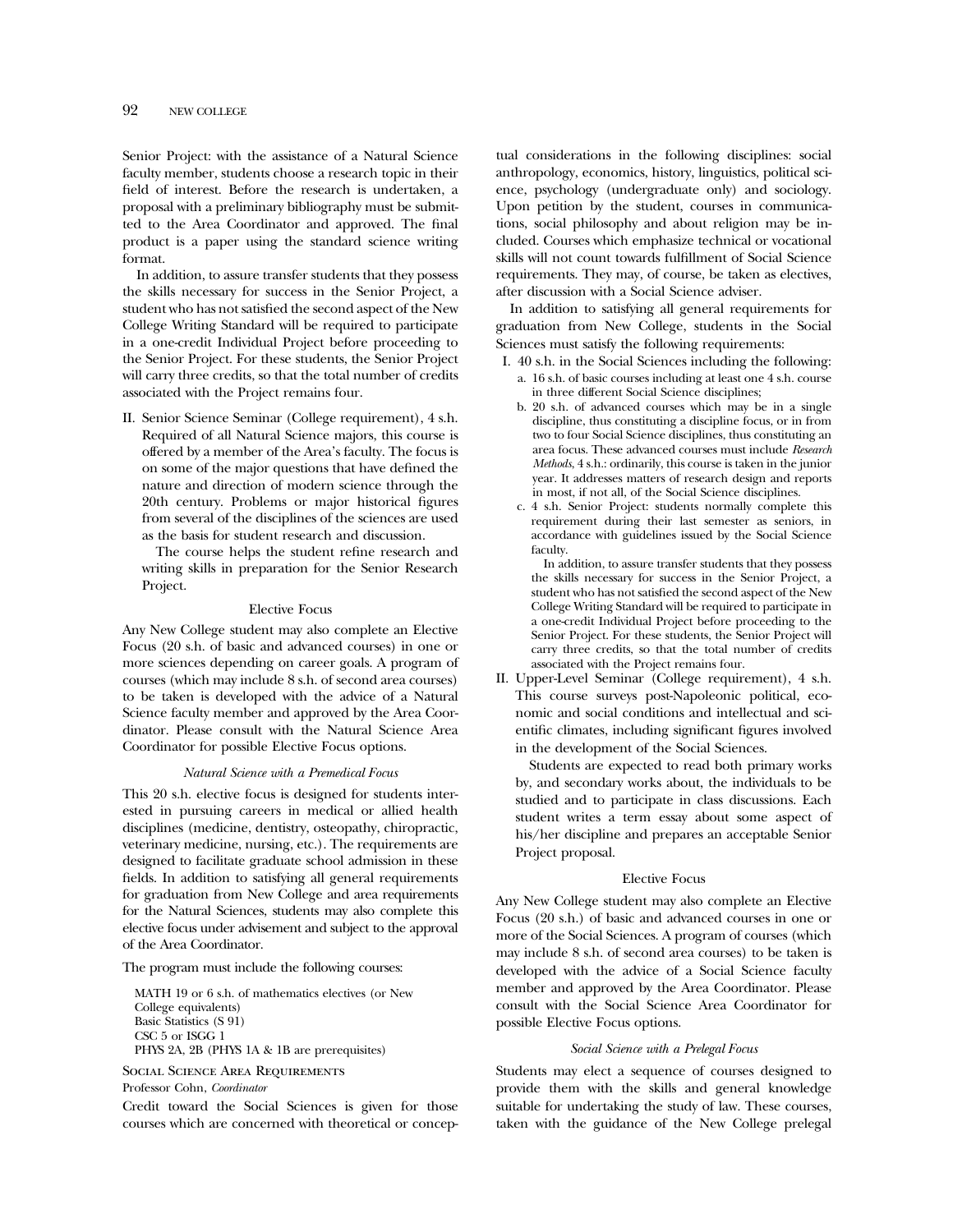adviser, include work in the social sciences, humanities and natural sciences and research writing and communication skills.

Specifically, students ordinarily complete a discipline focus in political science courses consisting of *American Politics*, *The Constitution*, *American Political Theory* and an elective political science course. In addition, students must complete one course each in basic economics, psychology and American history. The following are also recommended: *Law and the American Legal Process*, *Logic*, *Ethics*, *Statistics*, *The Essay* and *Environmental Science*.

**NOTE:** these recommendations are fully consistent with both the New College distribution requirements and the Social Science area requirements, all of which must be satisfied by students pursuing this elective focus.

# ELECTIVE STUDIES

One-third (40 s.h.) of a New College student's Bachelor of Arts program consists of elective studies. Elective studies complement College requirements, which are intended to assure breadth of learning, and area requirements, which are intended to assure concentration of learning. These courses or projects are selected in consultation with the student's faculty adviser and are the part of the student's academic program where interests and curiosities are investigated purely for their own sake and for intellectual pleasure. The only limitations on the selection of elective studies and projects are:

- 1) that a student take no more than 40 s.h. of work in a single discipline, and
- 2) that a student take no more than 30 s.h. in nonlib-eral arts courses. All New College courses are liberal arts courses. HCLAS courses are for liberal arts credit unless they note: ''No liberal arts credit.'' Courses in the Schools of Business, Communication, and Education are *not* for liberal arts credit unless otherwise noted.

#### Elective Focus

Occasionally, students use an elective focus to further career goals. A student may combine a nonrequired elective focus with an area concentration. For example, students with an interest in preparing for professional training in law or medicine may choose to use some of their elective work for preprofessional purposes. Details of the premedical and prelaw elective Foci appear on pages 92 and 93.

#### *Elementary Education/Child Study Focus* Professor Götz, *Coordinator and Adviser*

Students with a special interest in elementary education or child study at New College have the opportunity to complete a sequence of elective work which leads either to provisional certification as elementary school teachers or to a liberal arts focus in child study and education. *All students electing this focus must complete the requirements for graduation of one of the New College areas*.

The Education/Child Study Focus stresses field experience for its students as well as knowledge of theories of child behavior and development, the philosophic foundations of education and socialization, and the content areas and curricula of the elementary school. The program requires the demonstration of skills critical to effective teaching and understanding of children, to interacting sensitively and flexibly with learners and peers, to organizing the social environment of children and the classroom, and to analyzing the verbal behavior of teachers and learners.

Since this program has a strong liberal arts core, its students are expected to develop insights into their own and other's professional growth and development.

Students in this elective program of study may satisfy their Senior Project requirement through work on a topic reflecting their interest in child study and/or education if this work is consistent with the requirements of their area or discipline focus.

#### Requirements

I. Elective Child Study Focus

In addition to satisfying all general requirements for graduation from New College, students in the Elective Education/Child Study Focus must also satisfy the following:

- 1) Completion of the graduation requirements for one of the five New College areas (Creative Studies, Humanities, Interdisciplinary Studies, Natural Sciences, Social Sciences);
- 2) Successful completion of 20 s.h. including:
	- a. 4 s.h. of *Socialization* or its equivalent, chosen from among New College Social Science offerings;
	- b. 2 s.h. of *Children's Literature*;
	- c. 4 s.h. of *Philosophy of Education, Educational Controversies* or *History of American Education*;
	- d. 4 s.h. of *Children and their Needs*, *The Troubled Child*,
- *Psychotherapy for Children*, or *Children and their Schools*. II. Elective Elementary Education Focus

In addition to satisfying all general requirements for graduation from New College, students in the Elective Elementary Education Focus must also satisfy the following:

- 1) Completion of the graduation requirements for one of the five New College areas (Creative Studies, Humanities, Interdisciplinary Studies, Natural Sciences, Social Sciences);
- 2) Maintenance of a grade-point average (GPA) of 2.5;
- 3) Successful completion of the Elementary Education program as outlined on page 178 of this *General Bulletin*.
- **NOTE:** 1) The New College requirement of 90 s.h. in the liberal arts must be fulfilled. The minimum number of semester hours to graduate from New College may therefore rise to more than 120 for students satisfying the dual New College/School of Education degree and certification requirements.
	- 2) New York State requires completion of one year of college-level study of a language other than English or the equivalent. While there is no language requirement for graduation at New College, students seeking provisional certification in Education must complete this State requirement.